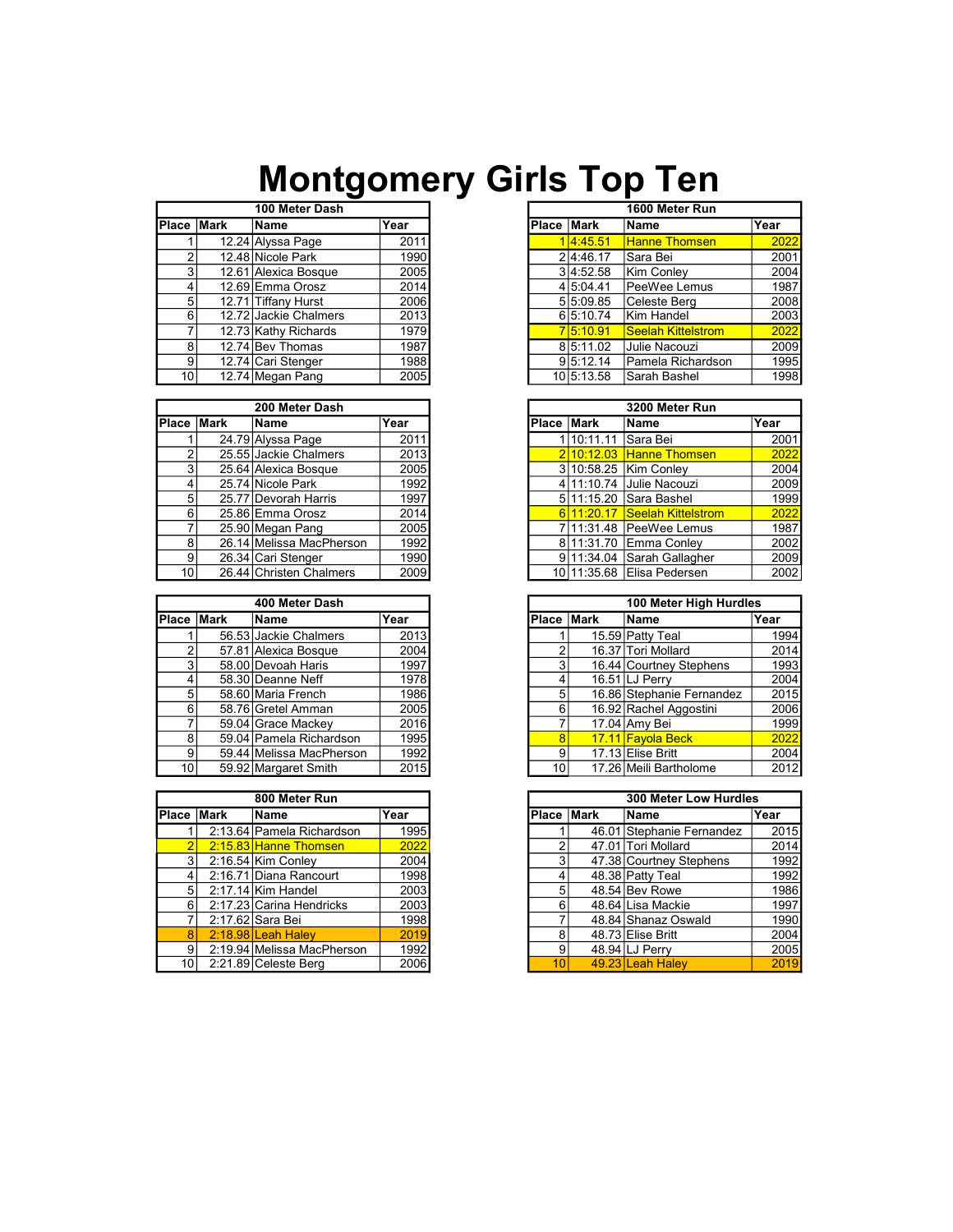## Montgomery Girls Top Ten

|                 |         | High Jump             |      |                |          | <b>Pole Vault</b>        |                 |
|-----------------|---------|-----------------------|------|----------------|----------|--------------------------|-----------------|
| Place           | Mark    | Name                  | Year | Place          | Mark     | Name                     | Year            |
|                 | $5-6$   | Deanne Neff           | 1978 |                | $11 - 1$ | Amv Bei                  | 19              |
|                 | $5-5$   | Luisa McInnis         | 2009 | $\overline{2}$ | $10 - 0$ | <b>Audrey Stalcup</b>    | 20              |
| 3               | $5-3$   | Joelle Babula         | 1990 | 3              | $9-9$    | Melinda Speer            | 20              |
| 4               | $5-2$   | Emma Orosz            | 2014 | $\vert$        | $9-6$    | <b>Christen Chalmers</b> | 20              |
| 5               | $5 - 2$ | <b>Bev Thomas</b>     | 1987 | 5 <sup>5</sup> | $9 - 4$  | lKate Fountaine          | 20              |
| 6               | $5 - 2$ | Lisa Mackie           | 1995 | $6 \mid$       | $8-6$    | Emma Halev               | 20              |
|                 | $5 - 1$ | Cathy Rehn            | 1981 | 7              | $8 - 6$  | Erica Hause              | 19              |
| 8               | $5 - 1$ | Bev Rowe              | 1986 | $\overline{8}$ | $8 - 0$  | <b>Amrie Lacefield</b>   | $\overline{20}$ |
| 9 <sub>1</sub>  | $5-0$   | D. Groshong           | 1980 | 9              | $7-8$    | Alisha Con               | 19              |
|                 | $5-0$   | J. Rocklewitz         | 1984 | 10 l           | $7-6$    | Jessica Sandine          | 20              |
|                 | $5-0$   | K. Komrij/G. Amman    | 2005 | 11             | 7-0      | Stacie Balletto          | 19              |
|                 | $5-0$   | <b>Isabelle Ponts</b> | 2015 |                |          |                          |                 |
|                 | $5-0$   | Natalie Barr          | 2018 |                |          | <b>Shot Put</b>          |                 |
| 10 <sup>1</sup> |         |                       |      | Place          | Mark     | <b>Name</b>              | Year            |

|                |             | Long Jump                   |      |
|----------------|-------------|-----------------------------|------|
| Place          | <b>Mark</b> | Name                        | Year |
|                |             | 18-0.25 Melissa MacPherson  | 1992 |
| ົ              | $18-0$      | Deanne Neff                 | 1978 |
|                |             | 17-0.25 Cherlyn Paul        | 1982 |
| 4              | 16-10       | Alexia Bosque               | 2003 |
| 5 <sub>l</sub> | 16-8        | Regina Kane                 | 1981 |
| 61             |             | 16-5.25 Marnie Schlosshardt | 1982 |
|                |             | 16-2.75 Andrea Acquistapace | 1977 |
| 8              |             | 16-2.25 Gina Sferra         | 2008 |
| 9              | $16 - 2$    | Cari Stenger                | 1989 |
| 10 I           | $15 - 11$   | <b>Nancy O'Donnell</b>      | 1986 |

|               |        | Triple Jump                |      |
|---------------|--------|----------------------------|------|
| <b>IPlace</b> | Mark   | ∣Name                      | Year |
|               |        | 35-6.75 Monique Losk       | 1989 |
|               |        | 34-9.5 Emma Orosz          | 2017 |
|               |        | 34-8.5 Cherlyn Paul        | 1982 |
|               |        | 4 34-8.25 Meili Bartholome | 2012 |
| 5             |        | 34-7.5 Mellissa MacPherson | 1992 |
| 6             | $34-1$ | Marnie Schlosshardt        | 1982 |
|               |        | 33-5.5 Joelle Babula       | 1991 |

| High Jump                   |      |
|-----------------------------|------|
| <b>Mark</b><br>Name         | Year |
| Deanne Neff<br>5-6          | 1978 |
| $5-5$<br>Luisa McInnis      | 2009 |
| $5-3$<br>Joelle Babula      | 1990 |
| $5-2$<br>Emma Orosz         | 2014 |
| $5-2$<br><b>Bev Thomas</b>  | 1987 |
| $5-2$<br>Lisa Mackie        | 1995 |
| Cathy Rehn<br>$5 - 1$       | 1981 |
| $5 - 1$<br><b>Bev Rowe</b>  | 1986 |
| $5-0$<br>D. Groshong        | 1980 |
| J. Rocklewitz<br>$5-0$      | 1984 |
| K. Komrij/G. Amman<br>$5-0$ | 2005 |
|                             |      |

|                | $5-0$                    | Natalie Barr                  | 2018          |
|----------------|--------------------------|-------------------------------|---------------|
| 10I            |                          |                               |               |
|                |                          |                               |               |
|                |                          |                               |               |
|                |                          | Long Jump                     |               |
|                | <b>Mark</b>              | Name                          | Year          |
|                |                          | 18-0.25 Melissa MacPherson    | 1992          |
|                | $\overline{2}$<br>$18-0$ | lDeanne Neff                  | 1978          |
|                |                          | 3 17-0.25 Cherlyn Paul        | 1982          |
| 4 <sup>1</sup> | $16 - 10$                | Alexia Bosque                 | 2003          |
| 5 <sup>1</sup> | 16-8                     | Regina Kane                   | 1981          |
|                |                          | 6 16-5.25 Marnie Schlosshardt | 1982 <b>I</b> |

| 8 16-2.25 Gina Sferra         | 2008 |  |
|-------------------------------|------|--|
| Cari Stenger<br>$16-2$        | 1989 |  |
| Nancy O'Donnell<br>$15 - 11$  | 1986 |  |
|                               |      |  |
| <b>Triple Jump</b>            |      |  |
| Mark<br>∣Name                 | Year |  |
| 35-6.75 Monique Losk          | 1989 |  |
| 34-9.5 Emma Orosz             | 2017 |  |
| 34-8.5 Cherlyn Paul           | 1982 |  |
| 4 34-8.25 Meili Bartholome    | 2012 |  |
| 5 34-7.5 Mellissa MacPherson  | 1992 |  |
| Marnie Schlosshardt<br>$34-1$ | 1982 |  |